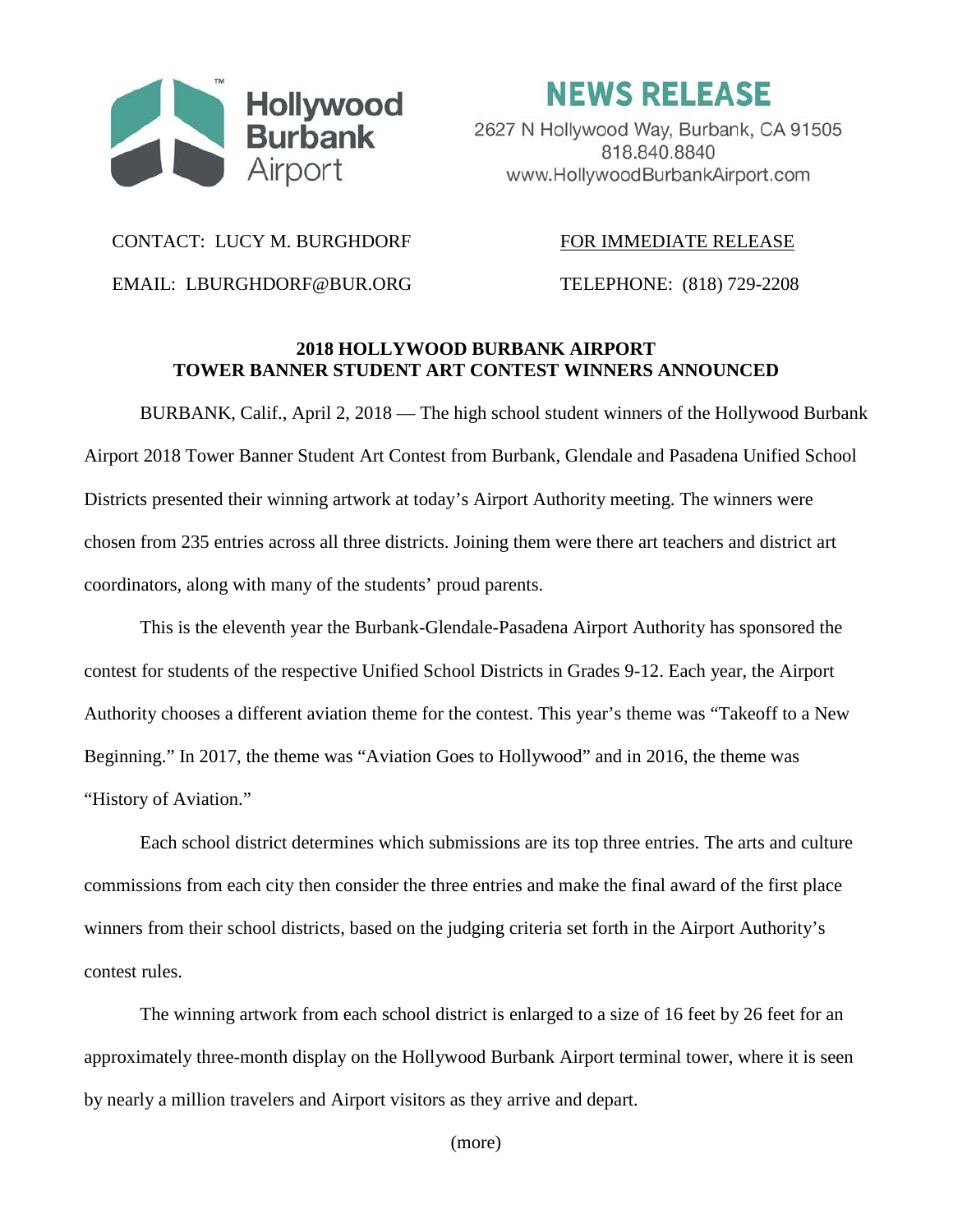## AIRPORT TOWER BANNER STUDENT ART CONTEST WINNERS 04/02/18  $2 - 2 - 2 - 2$

Since the contest's inception in 2007, \$28,500 has been awarded to each school district in honor of the winning entries, with the stipulation that the award be used to help support and promote the districts' education programs for the arts. This year, each district will receive another \$3,000, bringing the total to \$31,500 for each school district.

The winning entries displayed on the tower are rotated among Burbank, Glendale and Pasadena. This year, Pasadena Unified School District's winning banner, created by 12th grader Suhey Elias from Pasadena High School, will be the first to be displayed on the tower, beginning June 2018. Burbank Unified School District's winning banner, created by 12th grader Ernest Avedian of Burbank High School, will be displayed beginning January 2019. Glendale Unified School District's winning banner, created by 11th grader Alice Baek of Crescenta Valley High School, will be displayed starting April 2019.



*1st Place: Suhey Elias 12th Grade Pasadena High School Pasadena Unified School District Instructor: Alicia Gorecki*





*1st Place: Ernest Avedian 12th Grade Burbank High School Burbank Unified School District Instructor: James Bentley*

*1st Place: Alice Baek 11th Grade Crescenta Valley High School Glendale Unified School District Instructor: Ricky Ngai*